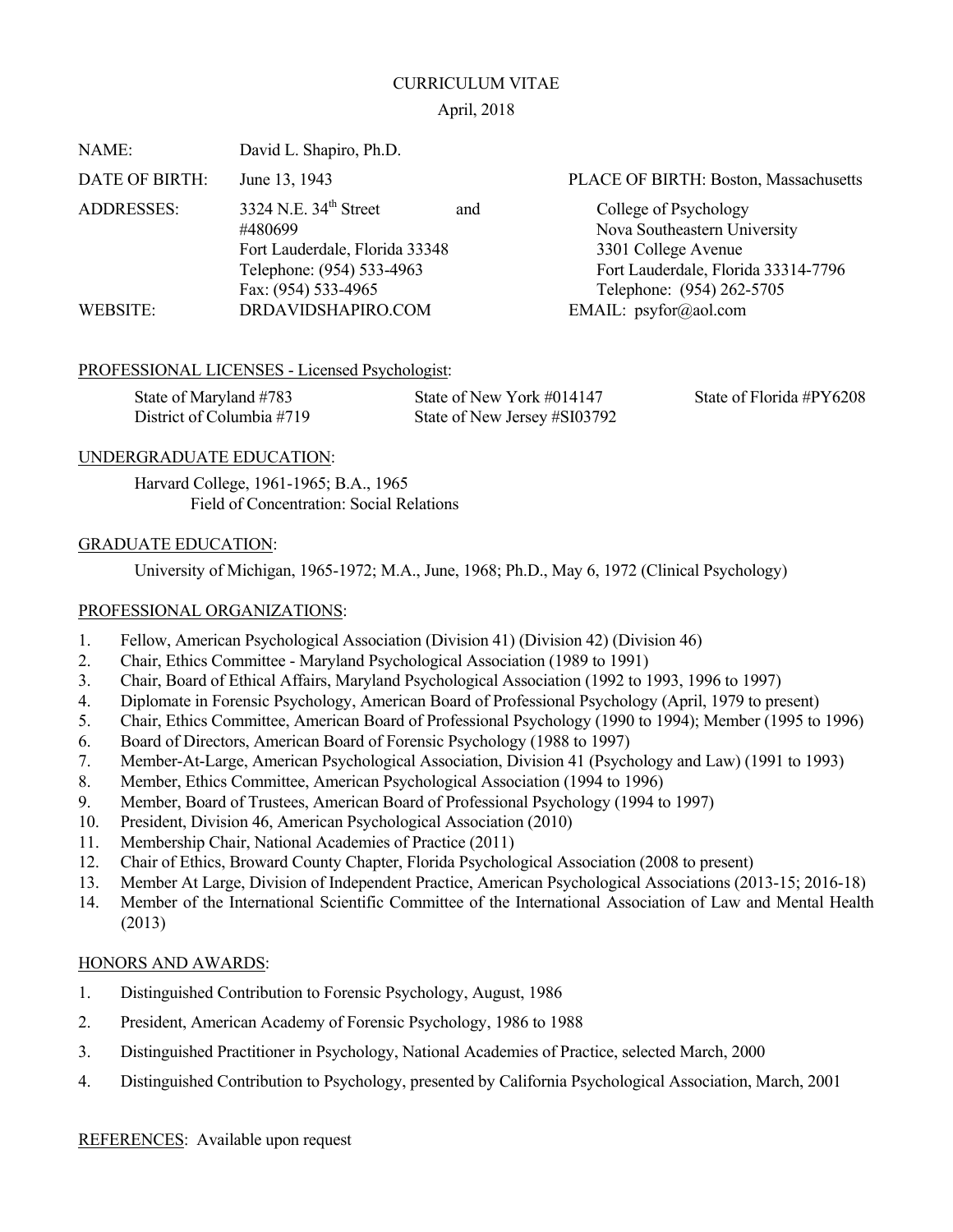#### WORK EXPERIENCE:

- 1. Associate Psychology Director, Coordinator of Psychology Training Program, Center for Forensic Psychiatry, Ann Arbor, Michigan, July 1, 1969 to April 19, 1974.
- 2. Psychological Consultant, Federal Correctional Institution, Milan, Michigan, September, 1971 to March, 1973.
- 3. Psychological Consultant, Division of Vocational Rehabilitation, Ann Arbor, Michigan, November, 1972 to April, 1974.
- 4. Private Practice of Psychotherapy, Ann Arbor, Michigan, October, 1972 to April, 1974.
- 5. Staff Psychologist, Clinical Administrator, Forensic Programs Division, Saint Elizabeth's Hospital, Washington, D.C., May, 1974 to January, 1979.
- 6. Private Practice of Psychotherapy and Forensic Psychology, Washington D.C., 1974 to 1996.
- 7. Chief, Pretrial Branch, Forensic Programs Division, Saint Elizabeth's Hospital, Washington, D.C., January, 1979 to August, 1980.
- 8. Psychology Consultant, Clifton T. Perkins Hospital Center, Jessup, Maryland, September, 1980 to March, 1981.
- 9. Private Practice of Psychotherapy, Baltimore, Maryland and Washington, D.C., September, 1980 to August, 2000.
- 10. Chief, Mental Health Services, State of Maryland, Division of Corrections, July, 1996 to March, 1997.
- 11. Chief Psychologist, Maryland Penitentiary, March, 1997 to August, 1998.
- 12. Associate Professor of Psychology, John Jay College of Criminal Justice, New York, New York, 1998 to 2000.
- 13. Associate Professor of Psychology, Center for Psychological Studies, Nova Southeastern University, Fort Lauderdale, Florida, 2001 to 2008.
- 14. Professor of Psychology, Center for Psychological Studies, Nova Southeastern University, Fort Lauderdale, Florida, 2008 to present.
- 15. Adjunct Professor of Law, New York Law School, 2008 to 2013.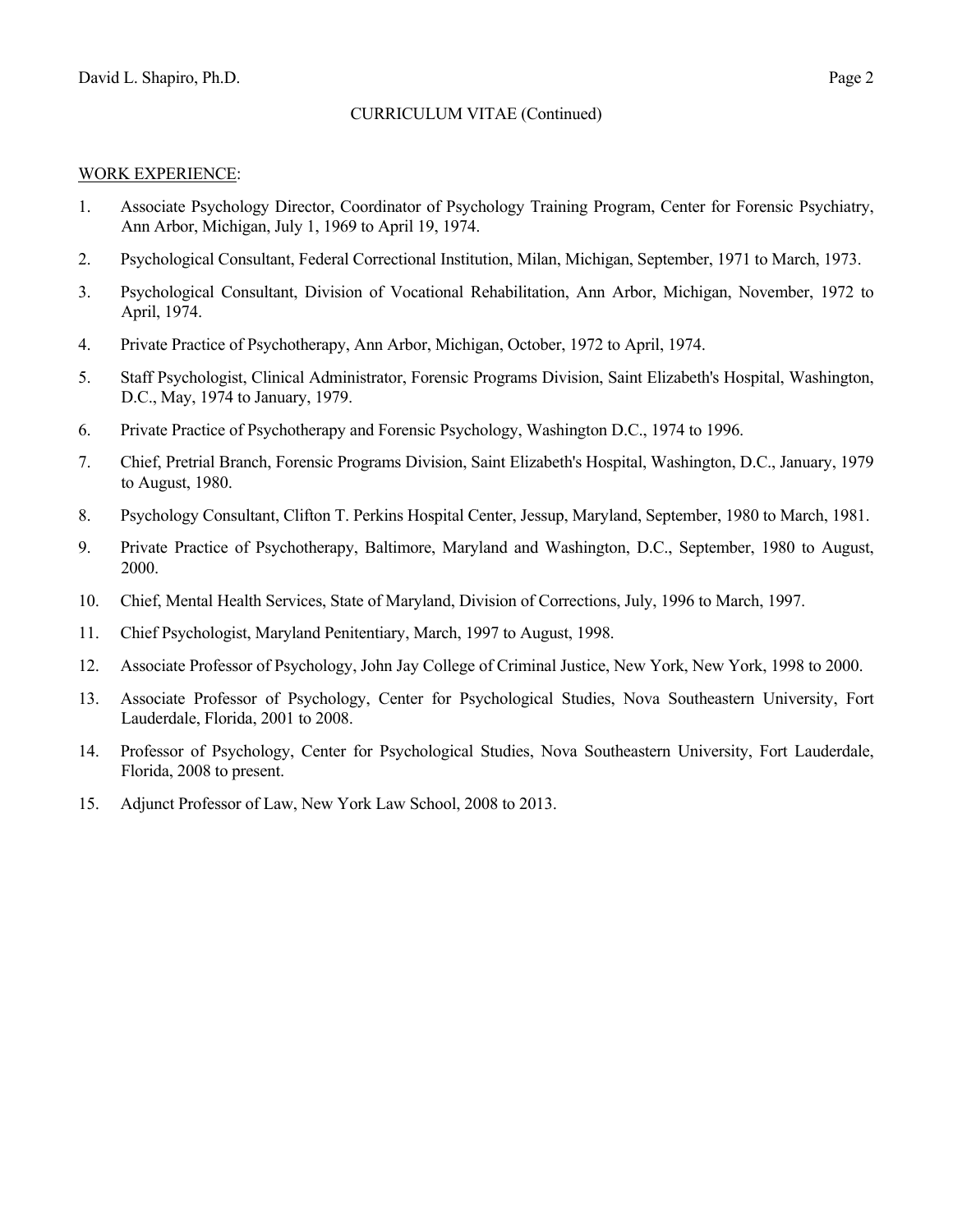#### OTHER TEACHING EXPERIENCE:

- 1. Faculty, Postdoctoral Institutes, "Psychology in the Courtroom", Division of Clinical Psychology, American Psychological Association, 1978, 1979, 1980, 1981, 1982, 1985.
- 2. Psychological Consultant, United States Secret Service, August, 1981 to March, 1983.
- 3. Forensic Psychology Consultant, Taylor Manor Hospital, Ellicott City, Maryland, 1980 to 1986.
- 4. Professorial Lecturer, School of Justice, College of Public and International Affairs, The American University, Washington, D.C., 1985-1986, 1986-1987, 1987-1988, 1988-1989.
- 5. Associate Clinical Professor of Psychiatry and Behavioral Sciences, George Washington University School of Medicine and Health Sciences, Washington, D.C., 1985 to present.
- 6. Lecturer, Psychology Department, University of Maryland, Baltimore County, 1990, 1993, 1995, 1998.
- 7. Faculty Associate, School of Continuing Studies, Johns Hopkins University, 1993 to 1997.
- 8. Adjunct Faculty, Union Institute, Cincinnati, Ohio, 1996 to 1998.
- 9. Adjunct Faculty, Allegheny University, Philadelphia, Pennsylvania, 1998.
- 10. Adjunct Faculty, University of Baltimore, 1998.

#### JOURNALS:

- 1. Editorial Board, *Journal of Child Custody*.
- 2. Editorial Board, *Journal of Family Violence*.
- 3. Editorial Board, *Journal of Criminal Psychology.*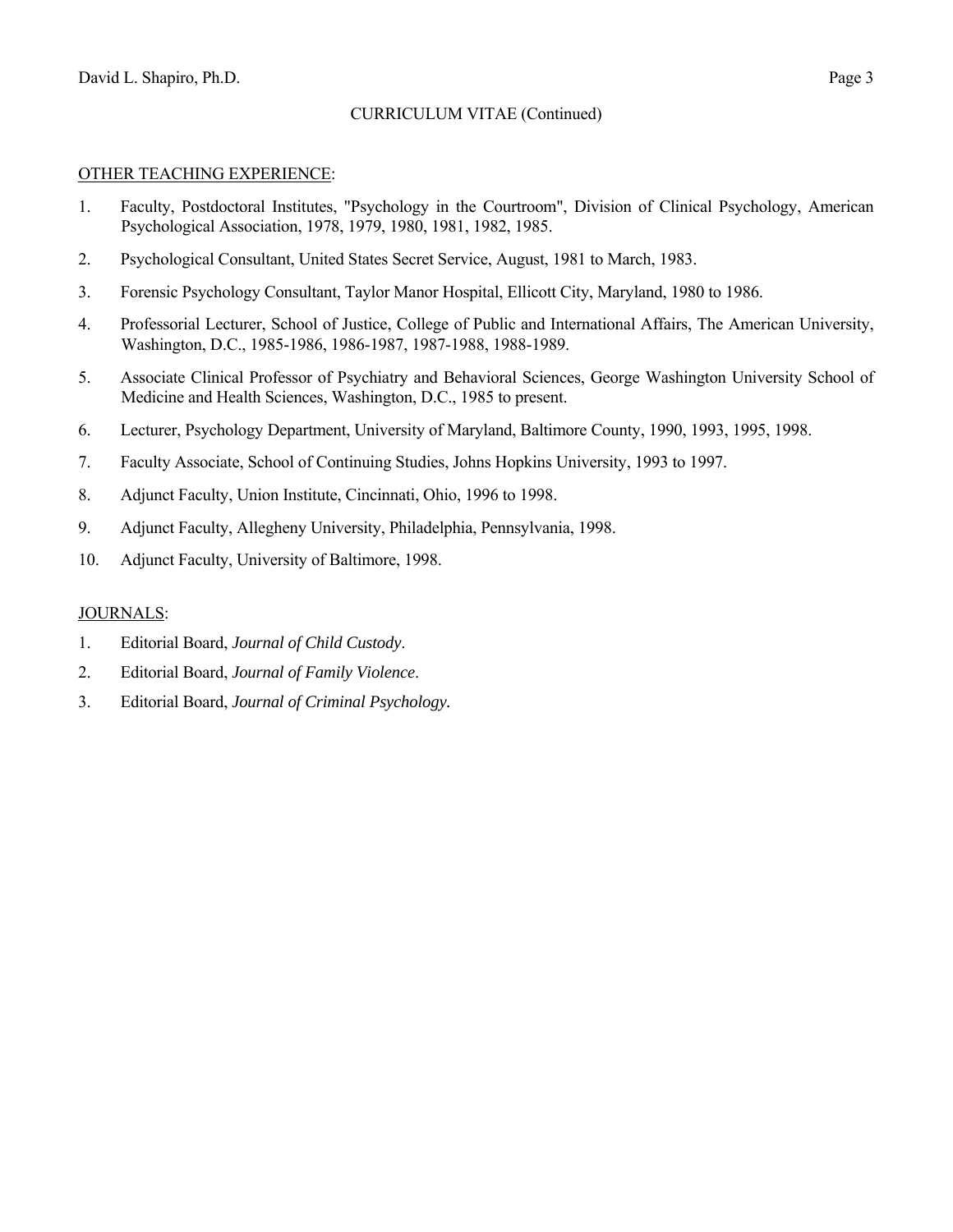# PUBLICATIONS:

- 1. Shapiro D (1970): The Significance of the Visual Image in Psychotherapy. *Psychotherapy: Theory Research and Practice*, 7(4):209-212.
- 2. Shapiro D (1979): "Faking Bad" in the Criminal Justice System. *Journal of Forensic Psychology*, 7(1):22-25.
- 3. Shapiro D (1980): Book Review Law, Psychology and the Courts. *Journal of Marital and Family Therapy*, 6(3):363-365.
- 4. Shapiro D, Ratner R (1980): Episodic Dyscontrol and Criminal Responsibility. *Bulletin of the American Academy of Psychiatry and the Law*.
- 5. Shapiro D (1981): Role of the Psychologist in the Prediction of Dangerousness. *Bulletin of the American Academy of Forensic Psychology*, 2(1).
- 6. Shapiro D (1982): Criteria for the Retention of the Insanity Defense. *Bulletin of the American Academy of Forensic Psychology*, 3(1).
- 7. Shapiro D (1983): Psychological Evaluation and Expert Testimony: A Practical Guide to Forensic Work, New York, New York, Van Nostrand Reinhold.
- 8. Shapiro D (1983): Psychotherapy with Violent Patients: Professional and Legal Responsibilities of the Therapist. *American Journal of Forensic Psychology*, 1(3).
- 9. Shapiro D (1984): Estelle v. Smith: Legal Constraints on Psychological Examinations. *American Journal of Forensic Psychology*, 2(2).
- 10. Shapiro D (1985): The Insanity Defense and Diminished Capacity. In Ewing C (ed): Psychology, Psychiatry and the Law. Sarasota, Florida, Professional Resource Exchange, Inc.
- 11. Shapiro D (1986): Criminal Responsibility: An Integrative Model for Assessment. In Everstine L (ed): Psychotherapy and the Law. New York, New York, Grune and Stratton.
- 12. Shapiro D (1986): "Malpractice". *Psychotherapy in Private Practice*, 4(1).
- 13. Shapiro D (1986): The Insanity Defense Reform Act: Implications for Clinical Practice. *Bulletin of the American Academy of Forensic Psychology*, 7(1).
- 14. Shapiro D (1987): A Clinician's Guide to Reducing the Risk of Malpractice. *Psychotherapy in Private Practice*, 5(1).
- 15. Shapiro D (1987): Book Review Evaluating Competencies. *Contemporary Psychology*.
- 16. Shapiro D (1987): The Duty to Warn: A Case Study. *Psychotherapy in Private Practice*, 5(4).
- 17. Shapiro D (1987): Good News and Bad News: The Case of White vs. U.S. *Bulletin of the American Academy of Forensic Psychology*, 8(1).
- 18. Shapiro D (1988): Ethical Constraints in Forensic Practice. *Psychotherapy in Private Practice*, 6(1).
- 19. Shapiro D (1988): Limitations of Expert Testimony. *Forensic Reports*, 1(2):155-164.
- 20. Shapiro D (1988): The Ultimate Issue Smokescreen. *California Psychologist*, XXII(5).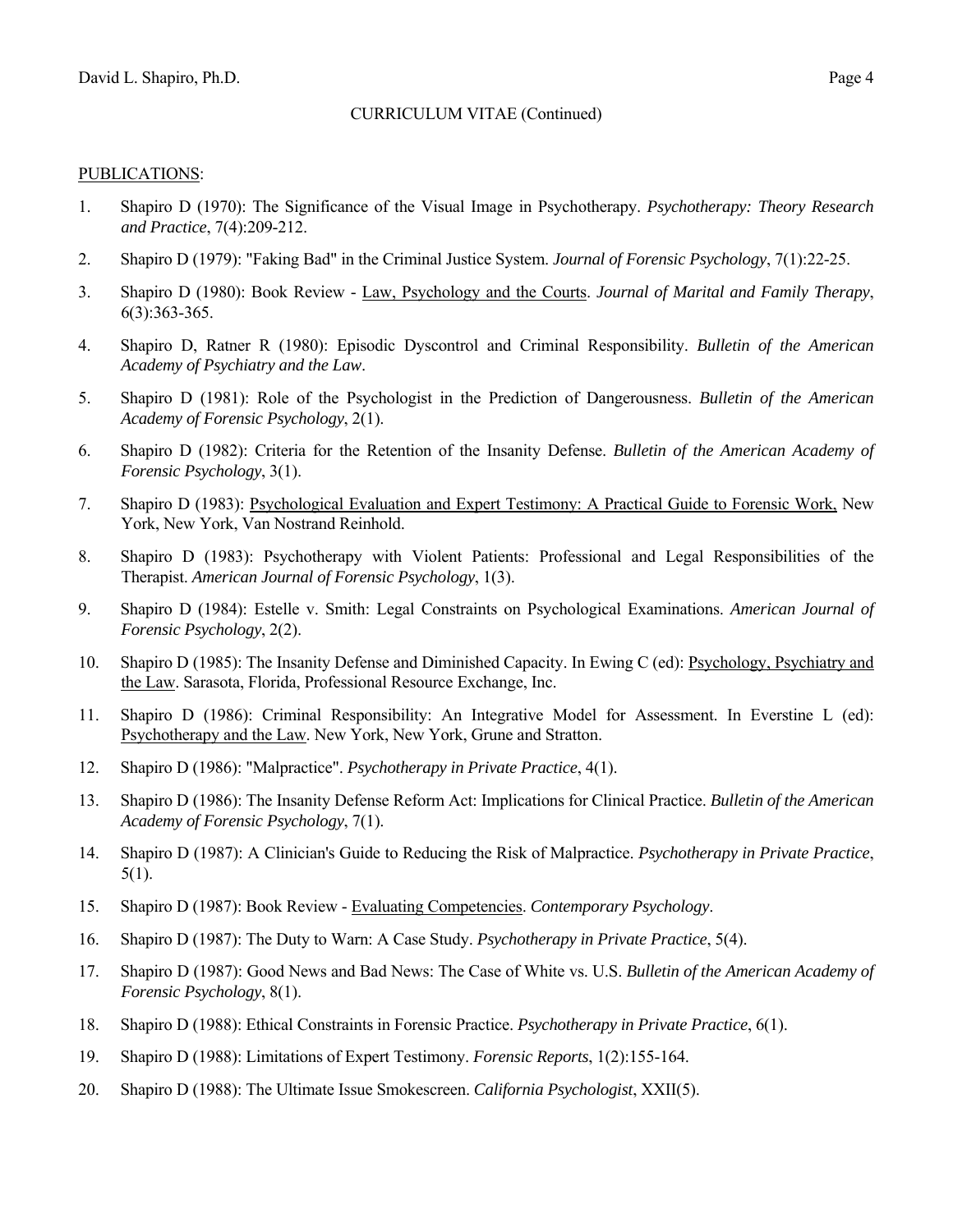- 21. Shapiro D (1989): Book Review Forensic Psychiatry A Practical Guide for Lawyers and Psychiatrists. *Contemporary Psychology*.
- 22. Shapiro D (1990): Forensic Psychological Assessment: An Integrative Approach. Boston, Massachusetts, Allyn & Bacon.
- 23. Shapiro D (1990): Problems of the Therapist Treating Violent Patients. In Field, Hertzberg and Ostrom (eds): Violence: Prevention and Treatment. Santa Rosa, California, Spectrum Books.
- 24. Knapp S, Vandecreek L, Shapiro D (1990): Statutory Remedies to the Duty to Protect: A Reconsideration. *Psychotherapy*, 27(2):291-296.
- 25. Shapiro D (1990): Ethical Constraints in Forensic Settings. *Maryland Psychological Association Newsletter*, 35(5):11-12.
- 26. Shapiro D (1990): Problems Encountered in the Preparation and Presentation of Expert Testimony. In Margenau (ed): The Encyclopedic Handbook of Private Practice. New York, New York, Gardner Press, Inc., pp. 739-758.
- 27. Shapiro D (1991): Book Review Fifty Ways to Avoid Malpractice. *Psychotherapy in Private Practice*.
- 28. Shapiro D (1991): Informed Consent in Psychotherapy. *Maryland Psychological Association Newsletter*, 36(4):13-14.
- 29. Shapiro D (1991): Another View of the Psychology-Law Interface. *Maryland Psychological Association Newsletter*, 36(4):16-17.
- 30. Shapiro D (1991): Informed Consent in Forensic Evaluations. *Psychotherapy in Private Practice*, 9(1):145-154.
- 31. Shapiro D, Barnett J, Dvoskin A (1992): Dual Relationships in Forensic Practice. *The Maryland Psychologist*, 37(5):9-11.
- 32. Shapiro D (1992): Book Review Confronting Malpractice. *Psychotherapy in Private Practice*, 10(1).
- 33. Shapiro D (1993): Detection of Malingering and Deception. In Innovations in Clinical Practice: A Source Book, Vol. 12. Sarasota, Florida, Professional Resource Press.
- 34. Shapiro D, Murtagh B (1995): The Insanity Defense Reform Act in Clinical Practice Has Anything Really Changed? *Bulletin of the American Academy of Forensic Psychology*, 16(1).
- 35. Shapiro D (1998): Ethical Implications of Recent Supreme Court Decisions, *California Western Law Review*,  $34(1)$ .
- 36. Shapiro D (1999): Criminal Responsibility, A Manual for Practice. Sarasota, Florida, Professional Resource Press.
- 37. Shapiro D (2001): Informed Consent to Psychotherapy. In Innovations in Clinical Practice: A Source Book. Vol. 19. Sarasota, Florida, Professional Resource Press, pp. 275-278.
- 38. Shapiro D (2002): "Ethical Issues in Forensic Practice". In Van Dorsten (ed): Forensic Psychology: From Classroom to Courtroom, New York, New York, Kluwer/Plenum.
- 39. Goldstein A, Morse S, Shapiro D (2003): Criminal Responsibility Evaluations, in Forensic Psychology. Handbook of Psychology, Vol. XI, New York, New York, Wiley, pp. 381-406.
- 40. Shapiro D (2003): Forensic Evaluation Outline In Koocher (ed): Psychologists' Desk Reference, New York, New York, Oxford University Press.